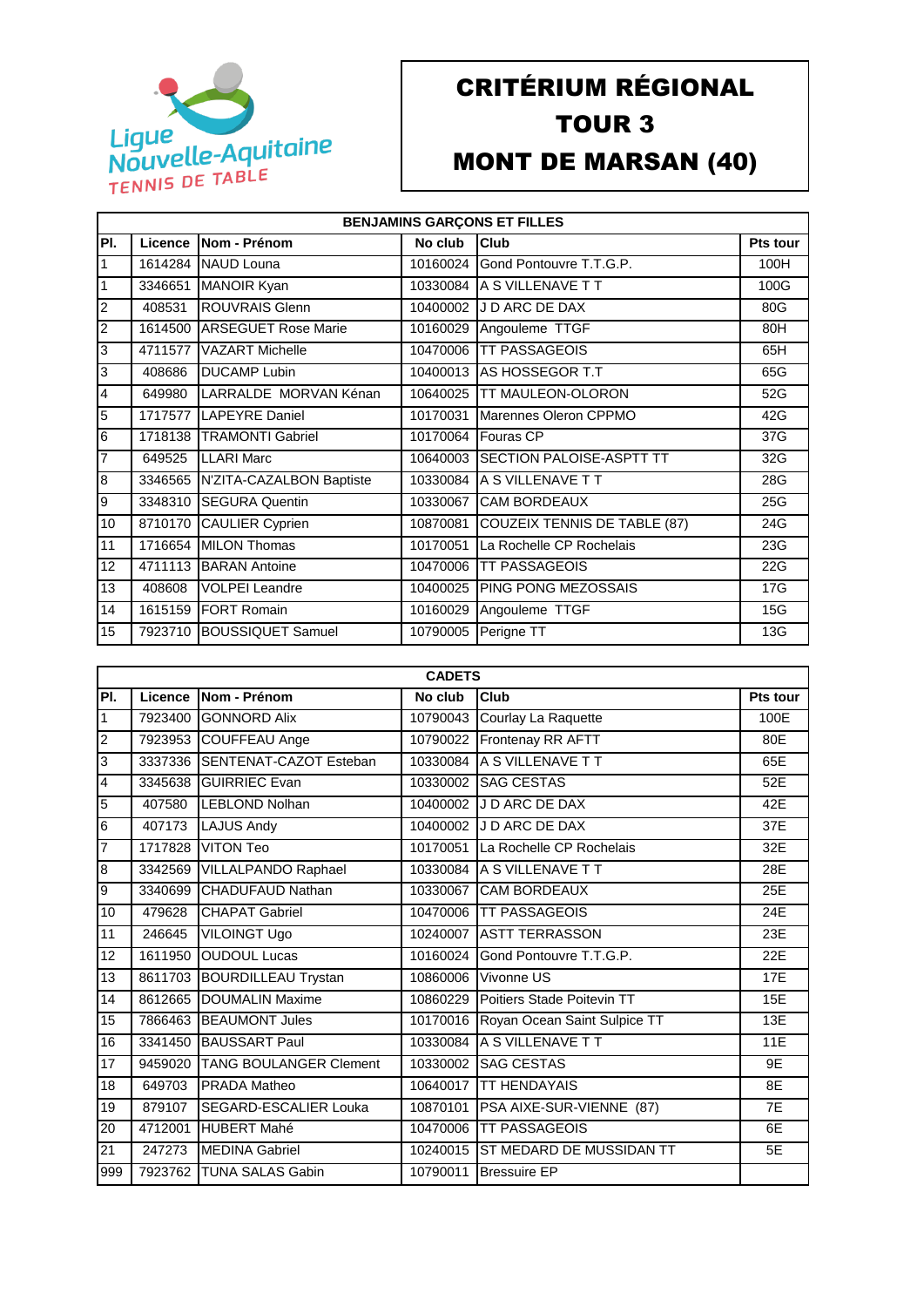|      | <b>CADETTES</b> |                          |              |                                  |                 |  |
|------|-----------------|--------------------------|--------------|----------------------------------|-----------------|--|
| IPI. |                 | Licence Nom - Prénom     | No club Club |                                  | <b>Pts tour</b> |  |
|      |                 | 7922518 JEREZ Kalie      |              | 10790020 Bretignolles EP         | 100E            |  |
| 12   |                 | 407829 LACAUSSE Charline |              | 10400002 J D ARC DE DAX          | 80E             |  |
| I3   |                 | 1614725 BOUVY Maialen    |              | 10160024 Gond Pontouvre T.T.G.P. | 65E             |  |
|      |                 | 1614058 FAUCHER Celia    |              | 10160040 Cognac UA               | 50E             |  |

|                | <b>ÉLITE DAMES ET JUNIORS FILLES</b> |                            |          |                                           |                 |  |  |
|----------------|--------------------------------------|----------------------------|----------|-------------------------------------------|-----------------|--|--|
| IPI.           |                                      | Licence Nom - Prénom       | No club  | <b>Club</b>                               | Pts tour        |  |  |
| $\overline{1}$ | 0210888                              | DARDON Heloise             | 10330067 | <b>CAM BORDEAUX</b>                       | 100C            |  |  |
| 2              | 878306                               | <b>DUMAIN Emma</b>         |          | 10870117 SAINT-YRIEIX-LA-PERCHE EATT (87) | 100D            |  |  |
| 3              | 649886                               | <b>BILLIAR BOURGY Emmy</b> | 10640001 | <b>GOELANDS DE BIARRITZ</b>               | 80C             |  |  |
| 14             | 199272                               | <b>DOUGNON Adele</b>       |          | 10190043 RAQUETTE ARDOISIERE              | 80 <sub>D</sub> |  |  |
| 5              |                                      | 7923396 PERRAULT Lise      | 10330067 | <b>CAM BORDEAUX</b>                       | 65D             |  |  |
| 6              |                                      | 3340322 MATHIEU Victoria   | 10330002 | <b>SAG CESTAS</b>                         | 50 <sub>D</sub> |  |  |
| 9              | 3338236                              | <b>SEELWEGER Myriam</b>    | 10400013 | AS HOSSEGOR T.T                           | 40 <sub>D</sub> |  |  |
| 10             | 879472                               | <b>DOLLEANS Delphine</b>   | 10870081 | <b>COUZEIX TENNIS DE TABLE (87)</b>       | 35D             |  |  |
| 11             | 1613266                              | <b>DENIS Lola</b>          | 10160029 | Angouleme TTGF                            | 30D             |  |  |

|                         | <b>ÉLITE MESSIEURS</b> |                            |          |                                           |            |  |  |  |
|-------------------------|------------------------|----------------------------|----------|-------------------------------------------|------------|--|--|--|
| PI.                     | Licence                | Nom - Prénom               | No club  | Club                                      | Pts tour   |  |  |  |
| 1                       |                        | 1611136 COLAS Samuel       | 10160029 | Angouleme TTGF                            | 100C       |  |  |  |
| 2                       | 3721008                | <b>JUSTON</b> lan          | 10870031 | PANAZOL PANA-LOISIRS TT (87)              | 80C        |  |  |  |
| 3                       | 406696                 | <b>CASCAILH Nicolas</b>    | 10330011 | <b>US TALENCE</b>                         | 65C        |  |  |  |
| $\overline{\mathbf{4}}$ | 3329775                | PEREIRA Dylan              |          | 10330003 CA BEGLAIS                       | 52C        |  |  |  |
| $\overline{5}$          | 1422516                | <b>GRENIER Theo</b>        |          | 10470009 PPC VILLENEUVE                   | 42C        |  |  |  |
| 6                       | 6222734                | <b>FOULON Mickael</b>      |          | 10240007 ASTT TERRASSON                   | 37C        |  |  |  |
| 7                       | 407365                 | <b>HENRIO Kylian</b>       |          | 10400001 STADE MONTOIS                    | 32C        |  |  |  |
| 8                       | 3332097                | <b>MANCEAU Thomas</b>      |          | 10330003 ICA BEGLAIS                      | 28C        |  |  |  |
| o                       | 406941                 | <b>THOMAS Maxime</b>       |          | 10400001 STADE MONTOIS                    | 25C        |  |  |  |
| 10                      | 647769                 | <b>VIALATTE Jeremy</b>     |          | 10640003 SECTION PALOISE-ASPTT TT         | 24C        |  |  |  |
| 11                      | 1710299                | <b>ETIE Christopher</b>    | 10170029 | Aigrefeuille CP                           | 23C        |  |  |  |
| 12                      | 3340192                | PERCHERON-LACOUR Tao       |          | 10330003 CA BEGLAIS                       | <b>22C</b> |  |  |  |
| $\overline{13}$         | 2351                   | <b>DELORME Bertrand</b>    |          | 10230067 Entente Pongiste Pays Sostranien | 17C        |  |  |  |
| 14                      | 23794                  | <b>ESCALLE Jeremy</b>      |          | 10870117 SAINT-YRIEIX-LA-PERCHE EATT (87) | 15C        |  |  |  |
| 15                      | 646712                 | <b>TREMULOT Damian</b>     | 10640017 | <b>TT HENDAYAIS</b>                       | 13C        |  |  |  |
| 16                      | 1715999                | <b>BAUDIN Gabriel</b>      |          | 10170064 Fouras CP                        | <b>11C</b> |  |  |  |
| 17                      | 7913163                | <b>GUIGNARD Damien</b>     | 10790009 | Aiffres TTC                               | 9C         |  |  |  |
| 18                      | 1713361                | <b>ILESECHE Lucas</b>      | 10170029 | Aigrefeuille CP                           | 8C         |  |  |  |
| 19                      | 795009                 | <b>GEOFFROY Fabrice</b>    | 10160225 | Ruffec Chef Boutonne TT                   | 7C         |  |  |  |
| $\overline{20}$         | 479808                 | <b>ARTAUD Jean-Delphin</b> | 10470006 | <b>TT PASSAGEOIS</b>                      | 6C         |  |  |  |
| 999                     | 197613                 | <b>GUERIN Benjamin</b>     | 10190134 | Ping Sarroux St Julien                    |            |  |  |  |
| 999                     | 4711024                | <b>COISY Teddy</b>         | 10470006 | <b>TT PASSAGEOIS</b>                      |            |  |  |  |